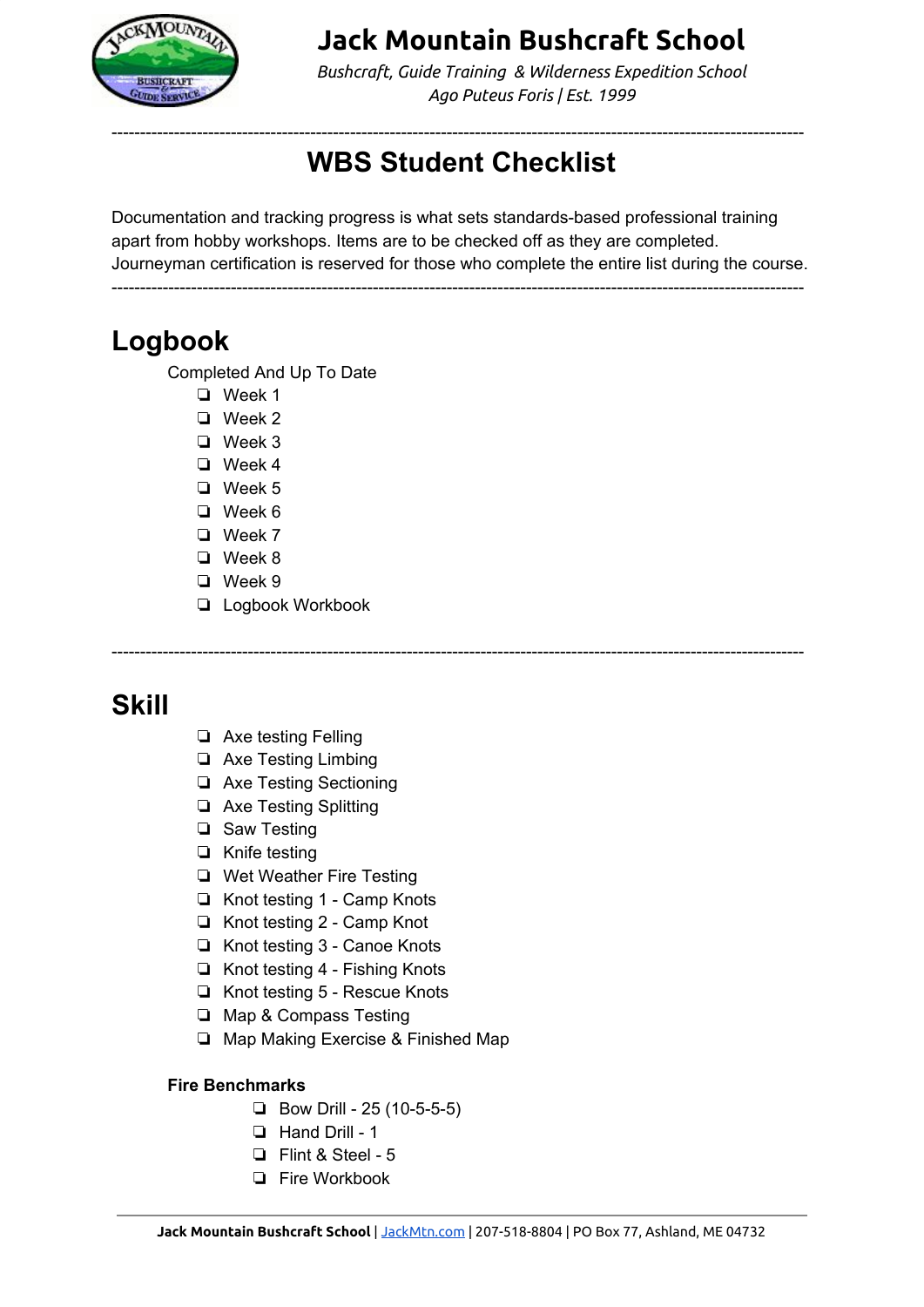

*Bushcraft, Guide Training & Wilderness Expedition School Ago Puteus Foris | Est. 1999*

#### **Shelter Benchmarks**

- ❏ Hoop House 4
- ❏ Quad Pod 4
- ❏ Open Fire 1
- ❏ Shelter Workbook

#### **Cooking Benchmarks**

- ❏ Thermal Cooker Beans
- ❏ Reflector Oven Sourdough Biscuits
- ❏ Dutch Oven Sourdough Biscuits
- ❏ Guide's Coffee
- ❏ Broiled Meat in a homemade raquette
- ❏ Bread on a stick
- ❏ Rock boil meal in burned bowl
- ❏ Cooking Workbook

#### --------------------------------------------------------------------------------------------------------------------------

--------------------------------------------------------------------------------------------------------------------------

## **Journey**

- ❏ Canoe Testing 1
- ❏ Canoe Testing 2
- ❏ Canoe Testing 3
- ❏ Canoe Testing 4
- ❏ Canoe Testing 5
- ❏ Canoe Testing 6
- ❏ Trip Planning & Safety Workbook

## **Craft**

#### **List Of Crafts**

- ❏ Aluminum Whistle 2
- ❏ Pot Hook 1
- ❏ Bow Drill Set 2
- ❏ Bucksaw 2
- ❏ Pack Frame 1
- ❏ Hand Spun Rope 1
- ❏ Net Bag 1
- ❏ Canoe Paddle 1
- ❏ 2 Hour Bow 2
- ❏ Arrows 6
- ❏ Atlatl and Dart 1
- ❏ Netting Needle And Gauge 2
- ❏ Hammock 1
- ❏ Crooked Knife (Mokotogan) 1
- ❏ Predator Call 1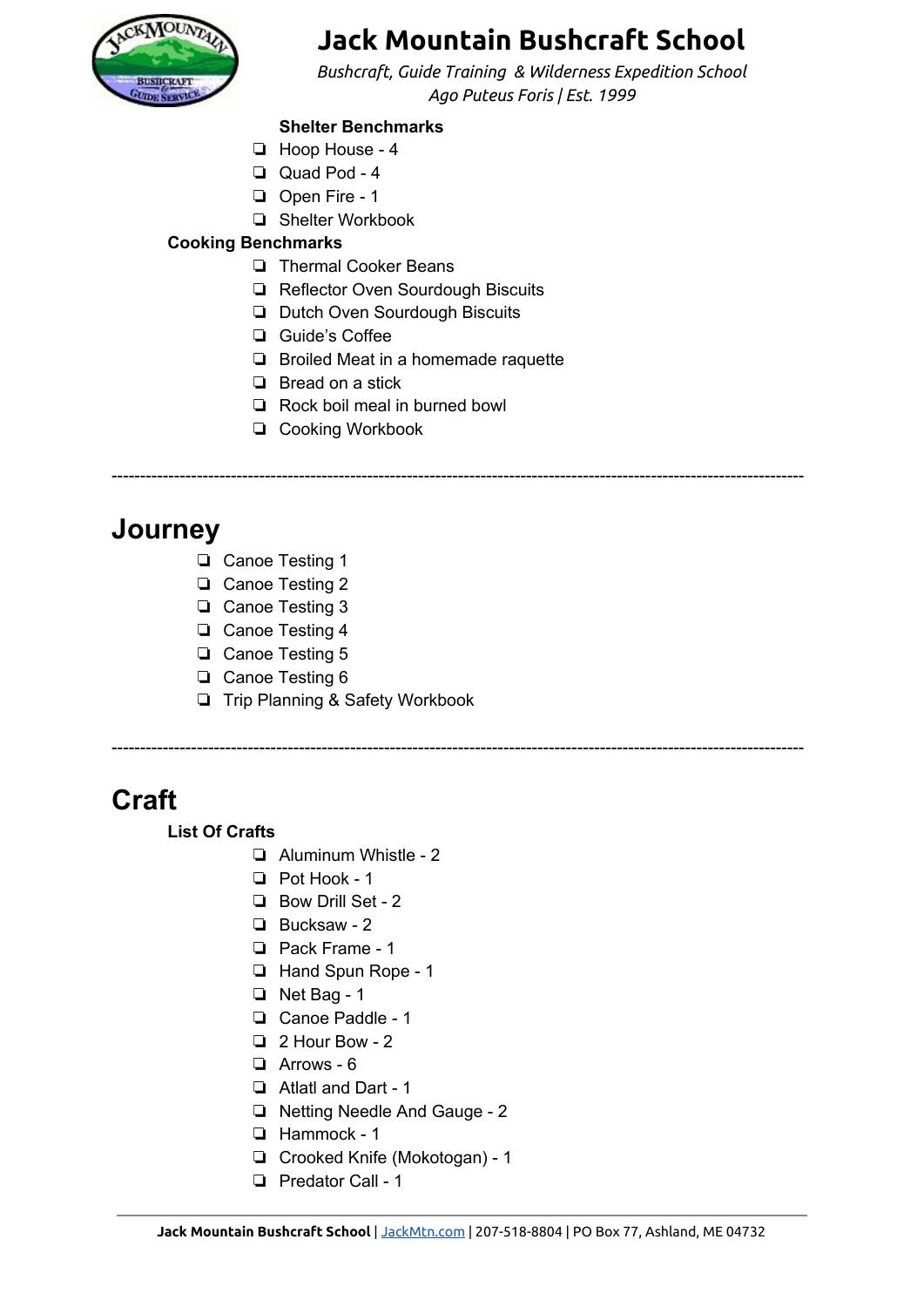

*Bushcraft, Guide Training & Wilderness Expedition School Ago Puteus Foris | Est. 1999*

❏ Wooden Spoon - 1

- ❏ Burned Bowl 1
- ❏ Natural Fiber Cordage 10'
- ❏ Half-round basket 1
- ❏ Pack Basket 1
- ❏ Craft Workbook

#### **List Of Deadfalls & Snares**

- ❏ Squirrel Pole Snare
- ❏ Rabbit Snare
- ❏ Hare In The Air Snare Counter Weight (spring pole, choker bar)
- ❏ Promontory Peg
- ❏ Koolyumpka
- ❏ Samson Post
- ❏ Overhung Kicker Bar + Treadle Board
- ❏ Lever Deadfall
- ❏ Paiute Trap

--------------------------------------------------------------------------------------------------------------------------

--------------------------------------------------------------------------------------------------------------------------

--------------------------------------------------------------------------------------------------------------------------

--------------------------------------------------------------------------------------------------------------------------

### **Nature**

- ❏ Weather Workbook 30 days
- ❏ Stars & The Night Sky Workbook 5
- ❏ Plant Field ID 35
- ❏ Herbaceous Plants Workbook 15
- ❏ Tree Workbook 10
- ❏ Mammal Workbook 5
- ❏ Fish Workbook 5

### **Culture**

❏ Leadership Workbook

## **Sustainability**

❏ Humanure Workbook

### **Self**

- ❏ Water Logging
- ❏ Food logging
- ❏ Solo